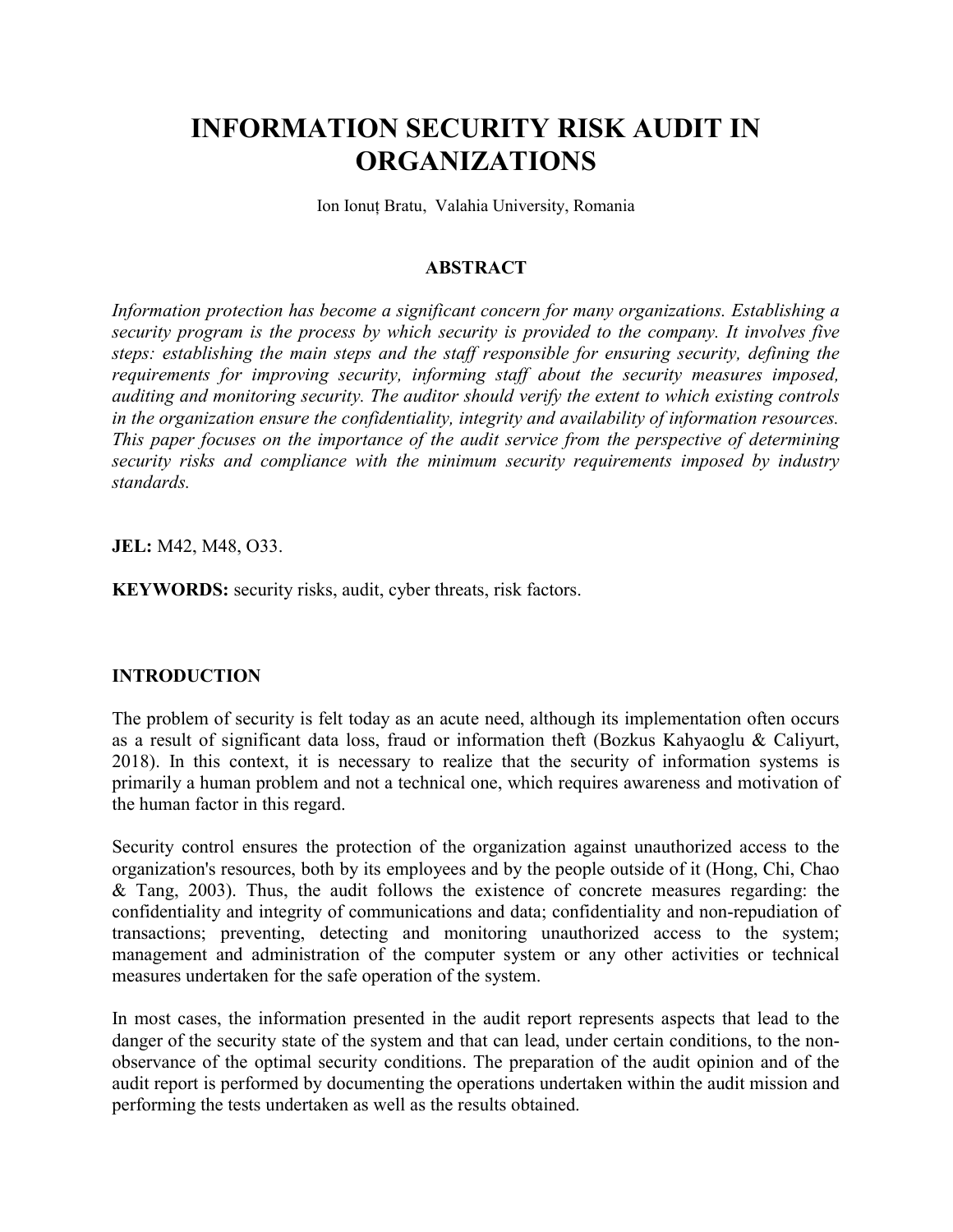## GENERAL REFERENCES REGARDING SECURITY RISK AUDIT

Security is not perfect, no matter what measures are taken. There will always be an unthinkable loophole through which the system can be attacked. Security is a protection of the information and processes of an information system against disasters, human error and fraudulent manipulation so that the impact on the organization is minimized (Onwubiko  $\&$  Lenaghan, 2009). The requirements of information technology security are often reflected in the following terms:

- assurance: the fact that the system works as expected, meets the requirements of users;
- identification / authentication: the process by which the computer recognizes the presence of a potential user of the system;
- responsibility: users are responsible and must justify their actions;
- access control: access to information resources may be restricted to different categories of users;
- securing the electronic transfer: by ensuring the confidentiality, integrity and authenticity of the transmitted message and its non-repudiation;
- continuity of services: ensures the availability of data and processes of system users.

All these properties can be accomplished by using public cryptographic keys (Hong, Chi, Chao & Tang, 2003). Today, special attention is paid to the development of legal standards and rules for resolving the main weakness of public key encryption systems – joining a public key of a user with that user's identity.

The auditor should verify the extent to which existing controls in the organization ensure the confidentiality, integrity and availability of information resources (Pereira T. & Santos, 2010). Confidentiality is intended to protect information against unauthorized access. The most important aspect in this case is the identification and authentication of system users. The integrity of the information refers to its protection against unauthorized changes (accidental or intentional); unauthorized access to the organization's strategic information often leads to fraud. But availability means ensuring the accessibility of the computer system whenever authorized individuals within the system request it.

Another important activity carried out by the auditor during the missions is penetration testing at the level of the internal infrastructure and of the one exposed in the Internet (Frost & Choo, 2017). Thus, the purpose of an external penetration test is to identify, evaluate and fix security vulnerabilities that could affect the external interface of the IT infrastructure, which could lead to compromise of access control systems in the system and implicitly allow unauthorized access to data and company internal information. At the same time, the internal penetration test reveals vulnerabilities in the internal infrastructure and offers recommendations to counteract them in order to create a solid and secure internal network, without compromising its use.

The auditor will also verify the system of restrictions imposed by the network administrator  $- a$ system that must ensure an adequate filter of users in data processing and last but not least, will analyze the network design and security tools used within it. It refers to the methods by which an authorized user accesses files, directories, ports and even protocols. In this sense we can speak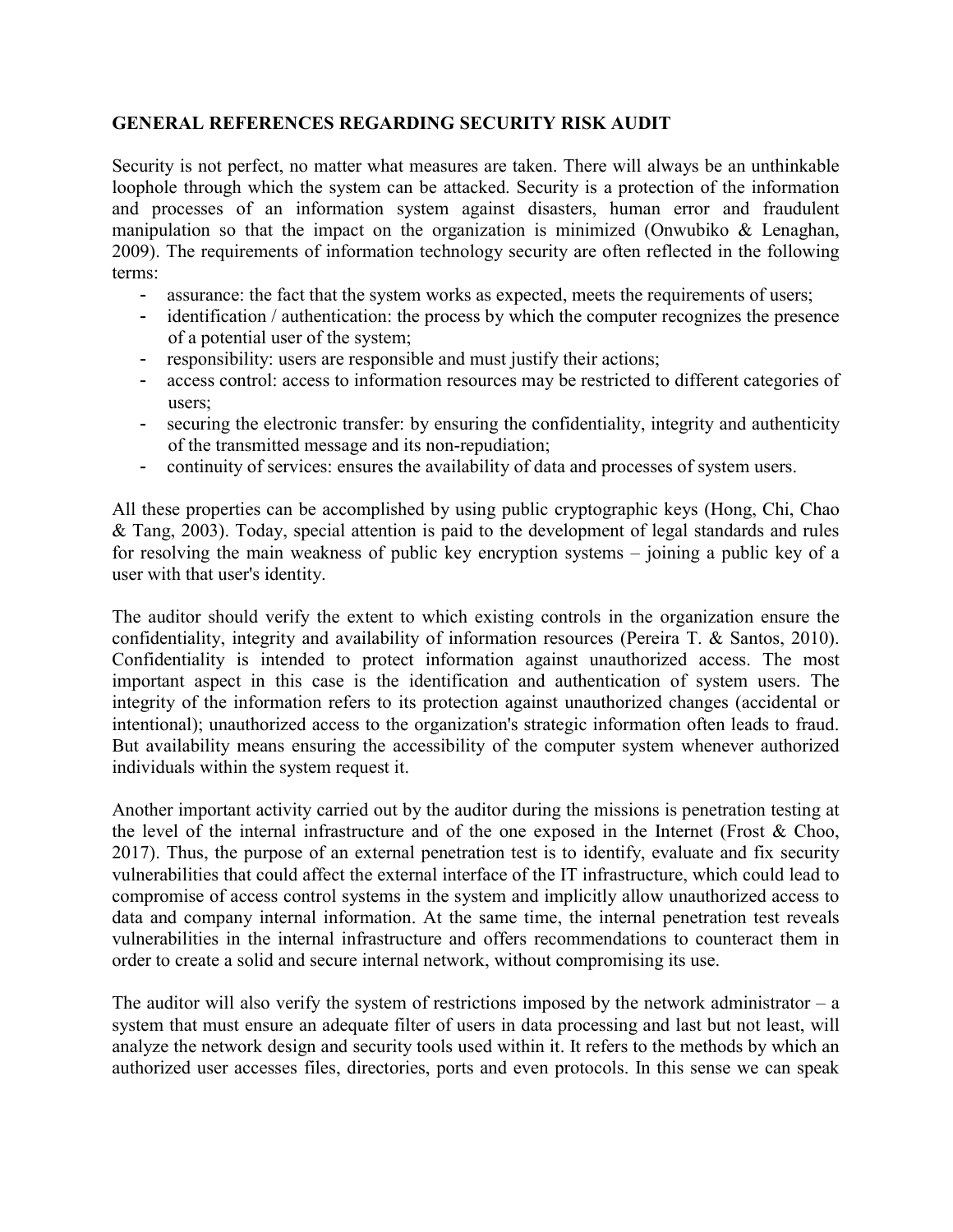on the one hand, of an access control in the system (physical control), and on the other hand of an access control to its resources (logical control).

In order to meet current and future cyber security challenges, good user access management requires knowing at all times who has network access, what is it doing, how long has it been accessing system resources. Users' access to a system requires its identification, authentication and authorization in the system. The auditor will check that procedures are established for their periodic change, and that the confidentiality and transparency of the passwords, plus the access to encrypted files is being protected.

## **CONCLUSIONS**

The integrity of the information held by a company is vital for that company to survive, to develop and, at the same time, to ensure a closed and secure circuit of the flow of information within the organization.

During the audit missions, a number of vulnerabilities were found, such as incorrect management of user rights by the network administrator, failure to disconnect users after a number of failed logins, incorrect password management, inefficiency of the user control mechanism, lack of a logbook, lack of memorizing the last successful or unsuccessful login, the lack of a file access control system depending on the level of authorization that can lead to unauthorized access, and improper access to network resources.

Internet network vulnerabilities can also lead to surprise attacks by network users leading to unauthorized access to the private network with the necessary consequences. The auditor of such an organization, who uses Internet services, will verify the existence and configuration of specific tools such as: firewalls, VPN (Virtual Private Network), intrusion detection tools (Intrusion Detection System), encryption techniques and PKIs..

### REFERENCES

Bozkus Kahyaoglu, S. & Caliyurt, K. (2018) "Cyber security assurance process from the internal audit perspective", Managerial Auditing Journal, 33(4), 360-376.

Frost, R.B. & Choo, C.W. (2017) "Revisiting the information audit: a systematic literature review and synthesis", International Journal of Information Management, 37(1), 1380–1390.

Hong, K., Chi, Y., Chao, L.R. & Tang, J. (2003) "An integrated system theory of information security management", Information Management & Computer Security, 11(5), 243-248.

Onwubiko, C. & Lenaghan, A.P. (2009) "Challenges and complexities of managing information security", International Journal of Electronic Security and Digital Forensics, 2(3), 306–321.

Pereira, T. & Santos, H. (2010) "A Security Audit Framework to Manage Information System Security", In: Tenreiro de Magalhães S., Jahankhani H., Hessami A.G. (eds) Global Security,